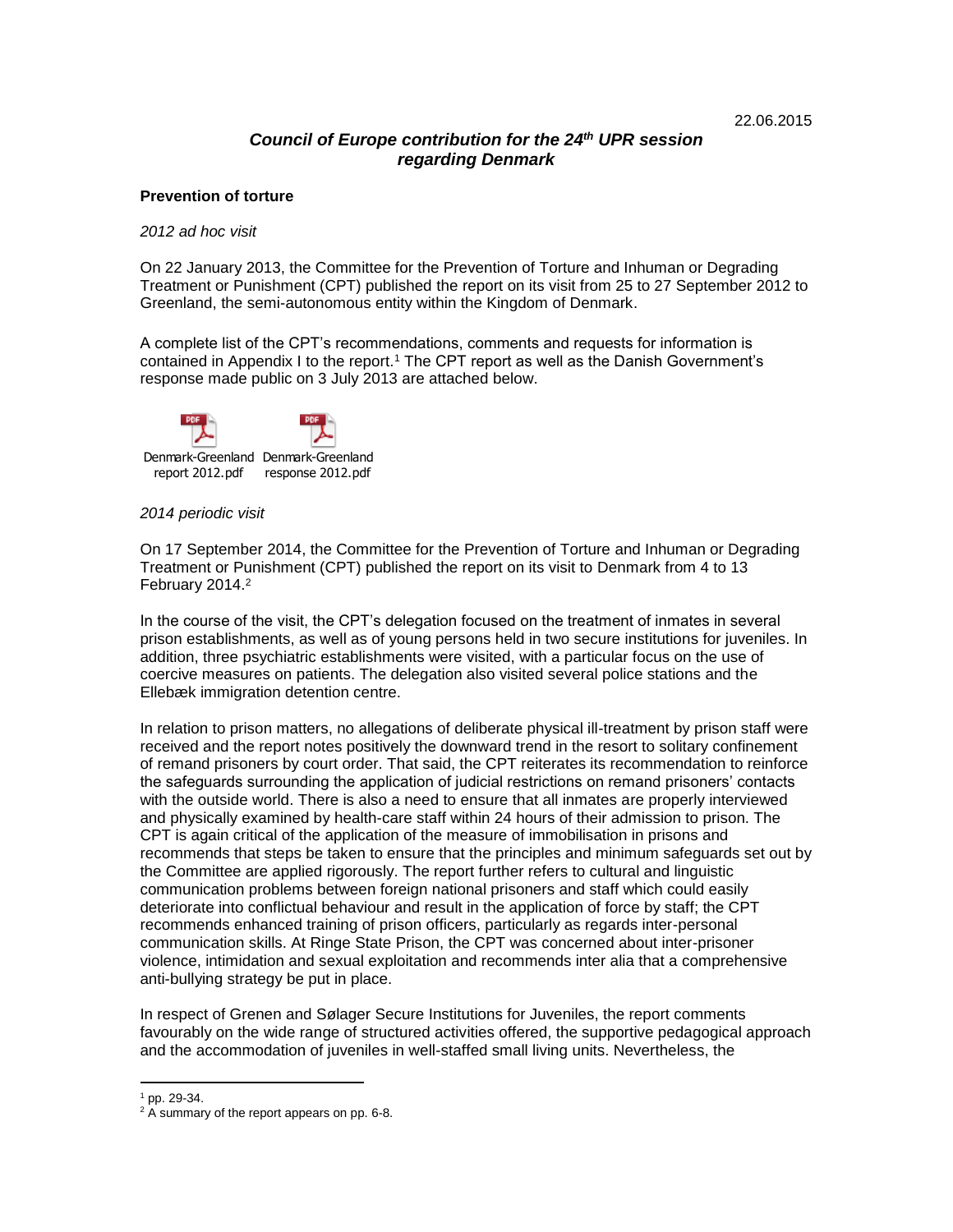Committee remains concerned that the majority of juveniles on remand had judicial restrictions placed on their contacts with the outside world, often for extensive periods. The report is also critical of the practice found at Grenen, where juveniles were usually confined to their rooms upon admission to the institution for up to a week or longer before being permitted to take outdoor exercise and to associate with the rest of the group.

As regards psychiatry, the report notes positively the constructive attitude and the overall acknowledgement, both by the central authorities and the staff in the hospitals visited, of the need to reduce the resort to physical immobilisation of patients to a bed (fiksering) in psychiatric hospitals. However, the CPT remains seriously concerned that resort to immobilisation, and notably immobilisation lasting longer than 48 hours, had reached all-time peaks in 2012 and 2013. It considers that this and other shortcomings found in the three psychiatric hospitals visited are at least partly due to low staffing levels and recommends reinforcing notably the number of nurses. The Committee further examined the special coercive measure of "walking-restraint" at the Secure Department of Nykøbing Sjælland Psychiatric Hospital and its relationship to the use of mechanical restraint and isolation measures.

The report also makes a number of recommendations in relation to police matters and Ellebæk immigration detention centre and comments on the recently established Police Complaints Authority.

The CPT report as well as the Danish Government's response made public on 3 March 2015 are attached below.



# **Council of Europe Commissioner for Human Rights**

On 24 March 2014, the Commissioner for Human Rights, Nils Muižnieks released the report on his visit to Denmark from 19 to 21 November 2013.<sup>3</sup>

The Commissioner's report focuses on following major human rights issues:

- asylum-seekers and immigrants<sup>4</sup>
- persons with disabilities<sup>5</sup>

Upon releasing his report, Nils Muižnieks said that "The best interests of the child are not always upheld in the context of asylum and immigration in Denmark. The Danish authorities should improve the protection they provide to migrant children, by ensuring full respect of their rights"

In spite of positive changes introduced in 2012, further progress is needed, in particular to ensure that family reunification proceedings involving children are dealt with in a positive and humane manner. "This includes extending the right to family reunification to children older than 14, so as to comply with the definition of a child provided in the UN Convention on the Rights of the Child". The Commissioner also stressed that the best interests of the child should prevail over their integration potential, or the integration potential of their parents.

The Commissioner is also alarmed by the impact that life in asylum centres for indefinite periods of time has on children belonging to families of rejected asylum-seekers whose deportation order cannot be implemented. "Even though the material living conditions are adequate, many of these

 $\overline{a}$ <sup>3</sup> A summary of the report appears on pp. 2-4.

<sup>4</sup> paras. 6-104.

<sup>5</sup> paras. 105-149.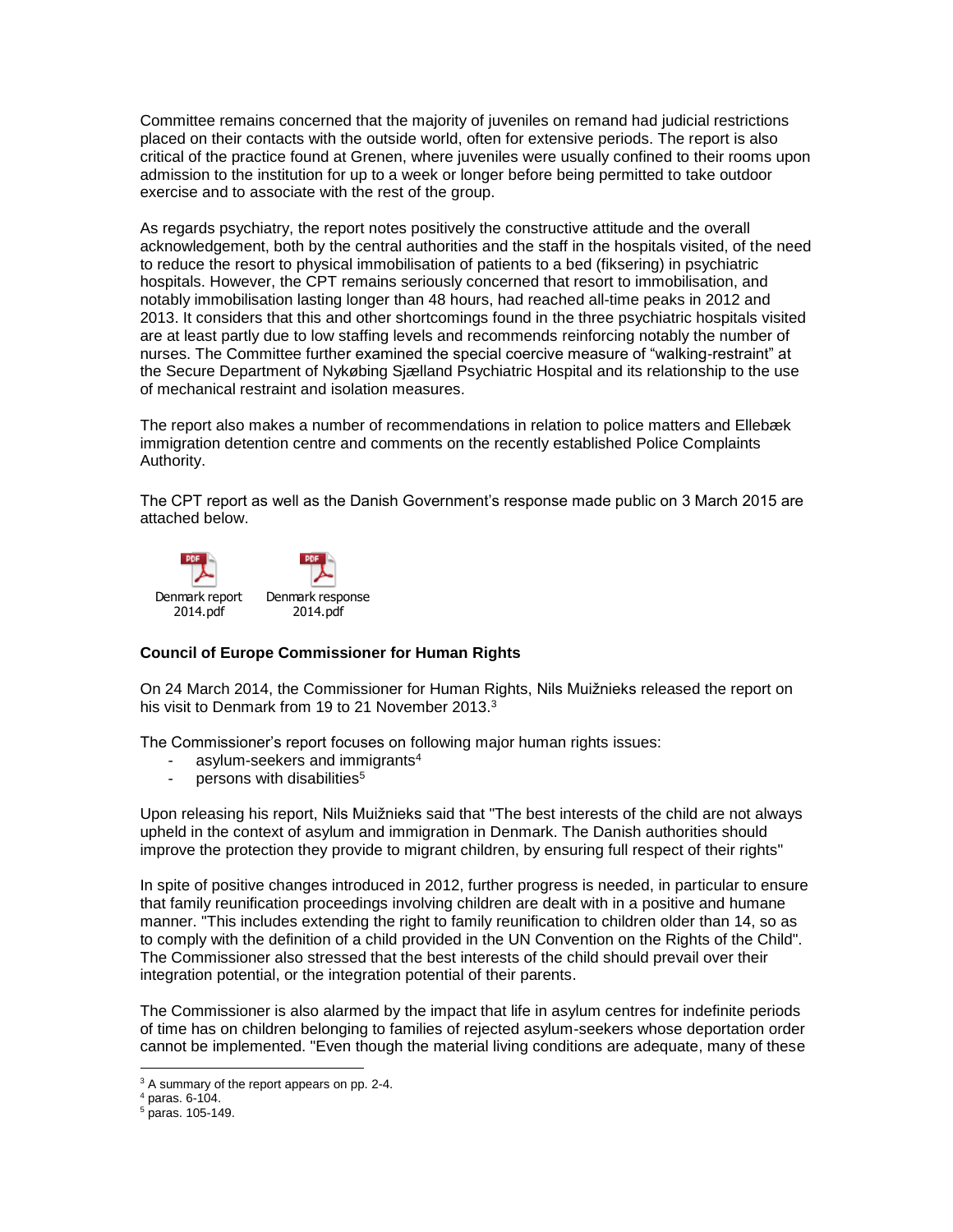children suffer from psycho-social disorders and other developmental problems due to long-term uncertainty. This situation can hardly be reconciled with the right to a standard of living adequate for the child's development". The Commissioner also calls for effective investigation into the fate of unaccompanied minor migrants who have disappeared from reception centres and for measures to protect children victims of trafficking and to prevent further disappearances.

While noting a more selective approach regarding migrant detention, the Commissioner considers that improvements are still needed. "Detention of migrants and asylum-seekers must be a measure of last resort and for the shortest possible period and it should never be applied to vulnerable persons, such as children, persons with disabilities and victims of trafficking in human beings. Regrettably, this is not yet the case in Denmark".

Welcoming the guidance provided by the Director of Public Prosecutions on the implementation of criminal law provisions against hate speech and hate crime, the Commissioner encourages the Danish authorities to step up their efforts to combat hate speech, and in particular islamophobia, which continues to be widespread in public and political debate. "The Danish authorities should firmly condemn all instances of racist and xenophobic speech in political discourse and further raise awareness about the limits of freedom of expression in accordance with international standards".

The Commissioner welcomes Denmark's policies promoting autonomy of persons with disabilities, but is concerned about the trend among local authorities to accommodate them in residences with 20 to 80 housing units. "This approach does not favour the independent living and inclusion in the community of persons with disabilities, a right guaranteed under the UN Convention on the Rights of Persons with Disabilities. Local authorities should be provided with guidance on the building of housing facilities which are more compliant with the principles contained in this Convention".

Progress is also required to replace substituted decision-making with supported decision-making for persons considered incapable of managing their own matters due to psycho-social or intellectual disabilities. "As a first step to this end, full incapacitation and plenary guardianship should be abolished. Measures must also be taken to ensure that persons with disabilities can enjoy their right to vote." The Commissioner also calls on the authorities to consider expanding protection against discrimination on the ground of disability to cover all areas of life, not only employment.

Lastly, the Commissioner calls on the Danish authorities to improve legislation and practices regarding coercion in psychiatry, including forced hospitalisation, forced treatment and the use of physical restraints. While welcoming the current plans of the Danish authorities to act in these fields, the Commissioner stresses the urgent need to reduce involuntary placement and treatment and to drastically limit the use of coercion. "The authorities should also strengthen guarantees against arbitrary or disproportionate decisions regarding forced placement, ensure respect for the consent of the patient and prevent further violations of the right of patients to physical integrity from occurring."

The Commissioner's report on his 2013 visit to Denmark as well as the response of the Danish authorities, appear below.

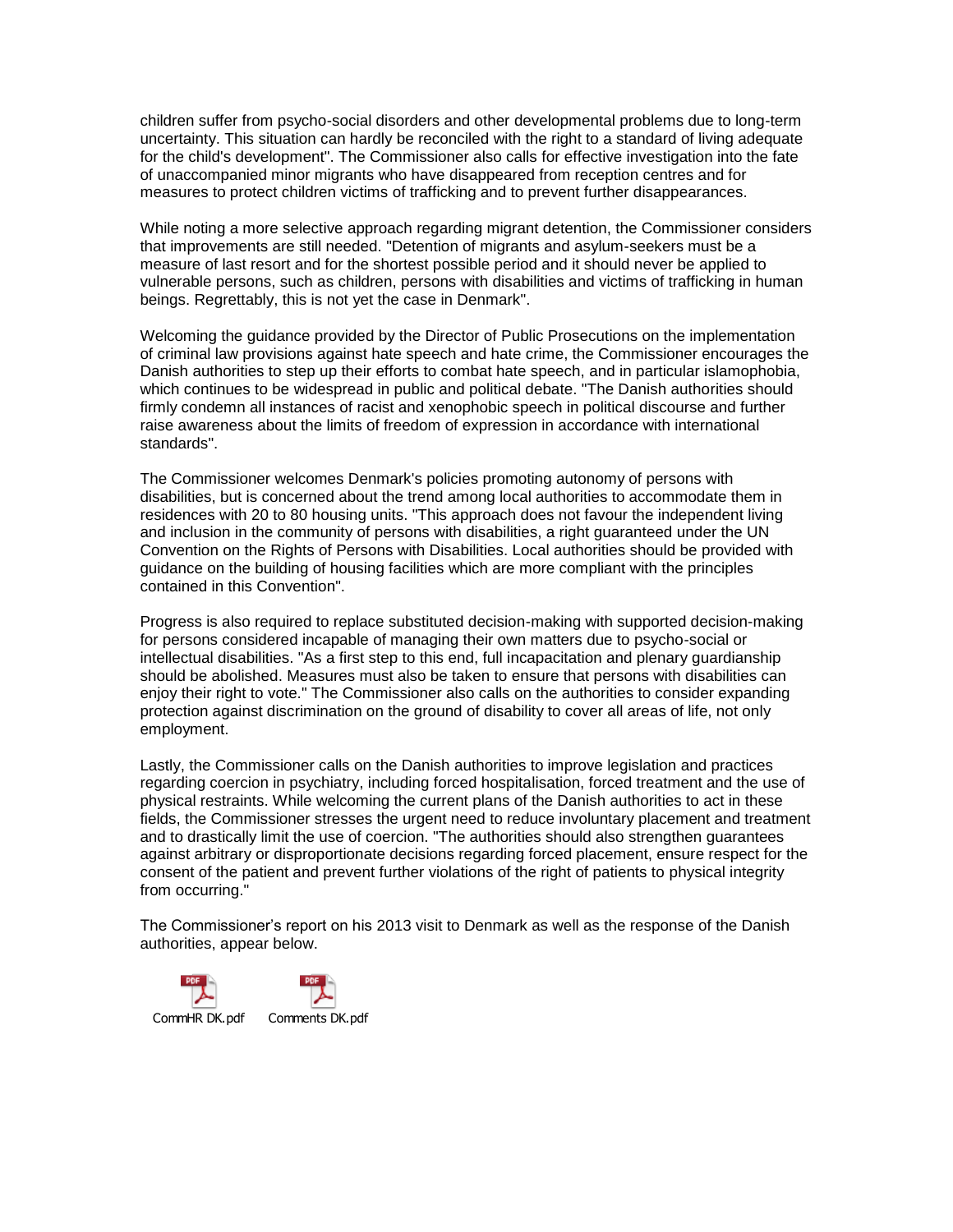# **Fight against racism and intolerance**

On 22 May 2012, the European Commission against Racism and Intolerance (ECRI) published its fourth report on Denmark. <sup>6</sup> ECRI's Chair, Mr Jenö Kaltenbach, welcomed positive developments, but regretted that a number of concerns persisted. For example, discrimination in employment, education and housing remained and the already strict rules for spousal reunification had become even stricter.

In 2008, Denmark created the Board of Equal Treatment. This body is empowered to receive complaints of discrimination on the grounds of gender and/or race or ethnic origin concerning cases outside the labour market. In relation to the labour market, the Board is empowered to receive complaints of discrimination on the grounds of, inter alia, race, ethnic origin, colour, religion or belief, nationality and gender. The Danish authorities have also adopted a number of measures to integrate immigrants into the labour market.

However, the criteria for obtaining Danish citizenship, spousal reunification, permanent residence or for children to be reunited with their family are very difficult for non-ethnic Danes to meet. The negative political discourse on immigrants, including Muslims, has had a disproportionately adverse effect on these groups in a number of important areas of policy.

The report contains findings and recommendations regarding the following issues:

- Existence and implementation of legal provisions<sup>7</sup>
- Discrimination in various fields including education, employment, housing, health,
- administration of justice and access to public places<sup>8</sup>
- Racist violence<sup>9</sup>
- Racism in public discourse<sup>10</sup>
- Vulnerable/target groups including Muslim communities, Jewish community, Roma,
- migrants, refugees and asylum seekers<sup>11</sup>
- Reception and status of non-citizens<sup>12</sup>
- Conduct of law enforcement officials<sup>13</sup>
- Education and awareness-raising<sup>14</sup>
- Monitoring racism and racial discrimination<sup>15</sup>

The following three recommendations were selected for priority implementation to be revisited two years later:

- Ensure sufficient funding for civil society actors working on issues relating to groups of concern to ECRI and strengthen their cooperation with the authorities;
- Review the spousal reunification rules in order to remove any elements which amount to discrimination against non-ethnic Danes;
- Intensify efforts in recruiting members of ethnic minorities to the police.

Subsequently, on 19 March 2015, ECRI adopted conclusions on the implementation of these recommendations for which priority follow-up was requested.

ECRI's report on Denmark and the conclusions on the implementation of the recommendations subject to interim follow-up are attached below.

- <sup>10</sup> paras. 83- 88.
- <sup>11</sup> paras. 89-123.
- <sup>12</sup> paras. 124-143.
- <sup>13</sup> paras. 144-151. <sup>14</sup> paras. 152-153.

<sup>&</sup>lt;sup>6</sup> A summary of the report can be found on pp. 7-9.

 $7$  paras. 1-50.

 $8$  paras. 51-80.

 $9$  paras. 81-82.

<sup>15</sup> paras. 154-156.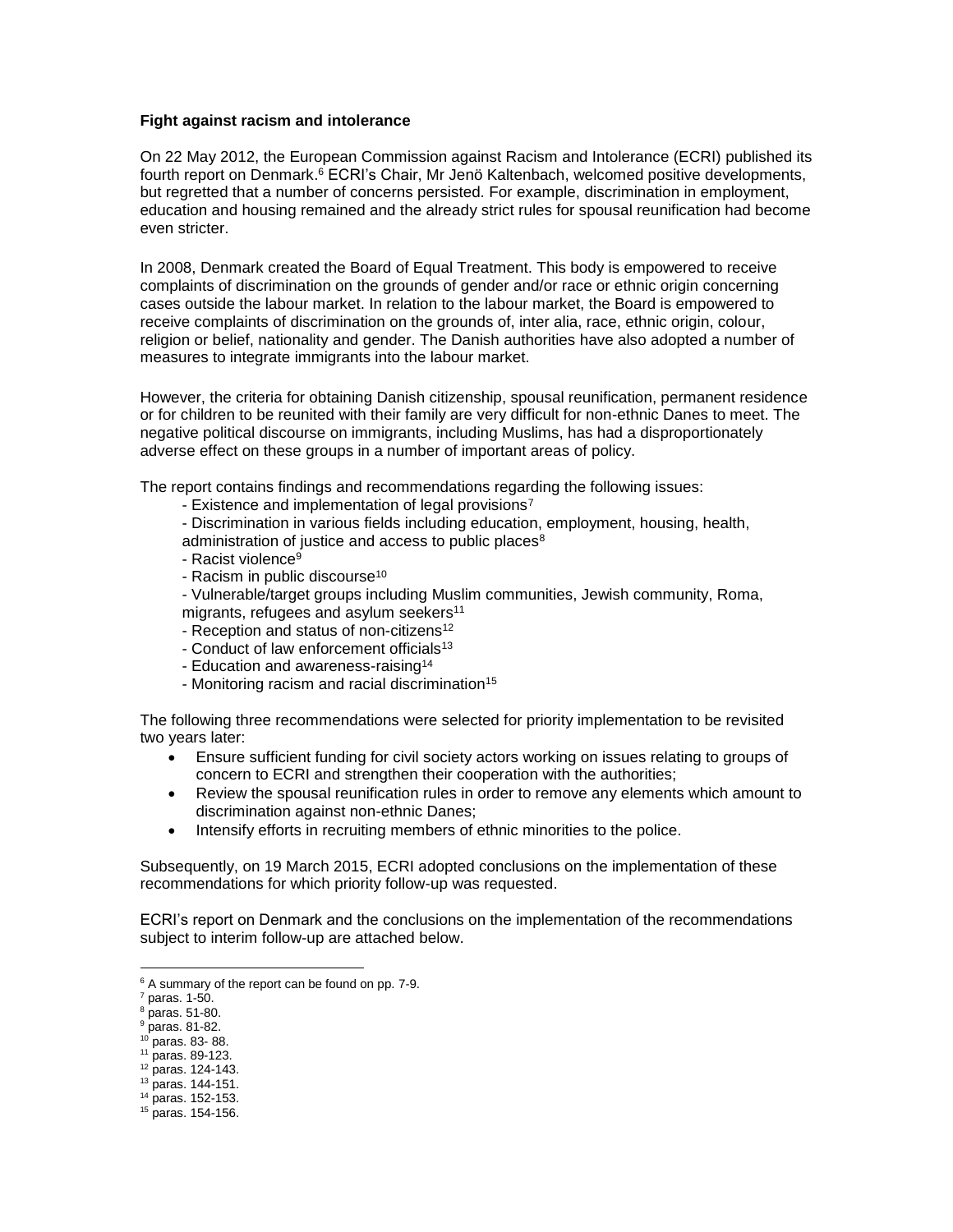

# **Protection of minorities**

## *Framework Convention for the Protection of National Minorities*

On 20 January 2015, the Council of Europe's Advisory Committee on the Framework Convention for the Protection of National Minorities published its fourth Opinion [on D](http://www.coe.int/t/dghl/monitoring/minorities/3_FCNMdocs/PDF_3rd_OP_CzechRepublic_en.pdf)enmark<sup>16</sup>, together with the Government's comments. In addition to the measures to be taken to implement the detailed recommendations contained in Sections  $1^{17}$  and  $II^{18}$  of the Opinion, the Advisory Committee identified the following issues:

Issues for immediate action<sup>19</sup>

 $\triangleright$  introduce additional and targeted initiatives and policies to combat all manifestations of intolerance, racism and xenophobia, in particular by addressing systematically racist manifestations in the media and the political sphere;

 $\triangleright$  ensure that persons belonging to the German minority continue to be able to communicate fully using the German language with all bodies of administration, including electronically;

 $\triangleright$  intensify dialogue with representatives of different groups, in order to analyse the existing needs and find appropriate solutions allowing all interested to receive teaching in or of their language.

### Further recommendations<sup>20</sup>

 $\triangleright$  intensify dialogue with the individuals and groups that express interest in or might benefit from the protection offered by the Framework Convention; consider applying provisions of the Framework Convention to interested groups, on an article-by-article basis, without necessarily formally recognising them as belonging to a national minority;

 $\triangleright$  review the implementation of the Danish Institute for Human Rights – Denmark's National Human Rights Institution Act with the view of ensuring that the resources put at its disposal correspond to its expanded mandate;

 $\triangleright$  increase public awareness about the work of the Board of Equal Treatment, in particular among persons with an ethnic background other than Danish;

 develop further the programmes and policies for promoting integration, diversity and tolerance in Danish society and monitor them on a regular basis; promote knowledge and awareness of minorities especially in the educational system;

 $\triangleright$  seek solutions, including with regard to cultural heritage recognition, which would allow the display of bilingual topographical indications and signs in places of particular interest to the German national minority.

The Advisory Committee's Opinion [on D](http://www.coe.int/t/dghl/monitoring/minorities/3_FCNMdocs/PDF_3rd_OP_CzechRepublic_en.pdf)enmark and the Government's comments are attached below. However, these documents have not yet been examined by the Committee of Ministers who, after having examined the documents, will adopt a resolution on the protection of national minorities in Denmark. The Committee of Ministers' resolution will be based on the concluding remarks, contained in Section III<sup>21</sup> of the Advisory Committee's Opinion.

<sup>&</sup>lt;sup>16</sup> A summary of the report can be found on pp. 1-2.

<sup>17</sup> paras. 1-15.

<sup>18</sup> paras. 16-93.

<sup>&</sup>lt;sup>19</sup> The recommendations below are listed in the order of the corresponding articles of the Framework Convention.

<sup>20</sup> *Idem.*

<sup>21</sup> paras. 99-100.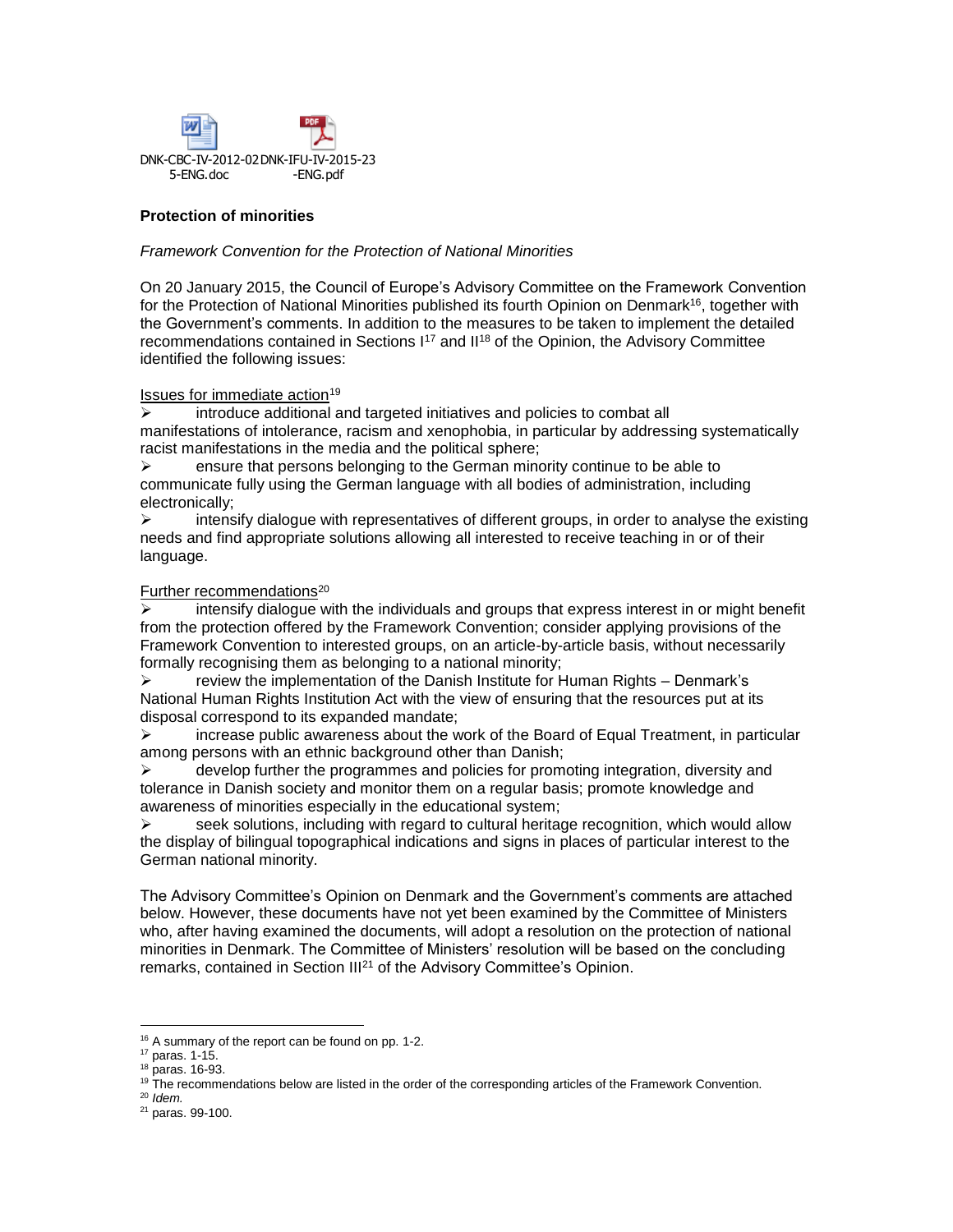

# *European Charter for Regional or Minority Languages*

On 24 October 2014, the Committee of Ministers made public the fourth report on the application of the European Charter for Regional or Minority Languages by Denmark. The report drawn up by the Committee of Independent Experts, which monitors the application of the Charter, is contained in the attachment below.

On the basis of this report, the Committee of Ministers in its Recommendation on the application of the European Charter for Regional or Minority Languages by Denmark recommends the authorities to:

- apply a structured approach for the implementation of the undertakings chosen under the Charter, in co-operation with the German speakers;
- increase the level of radio broadcasting and provide television broadcasts in German, in cooperation with the German speakers;
- take measures to increase awareness and appreciation of German as a minority language of Denmark.



### **Action against trafficking in human beings**

On 20 December 2011, the Group of Experts on Action against Trafficking in Human Beings (GRETA) published its first evaluation report on Denmark<sup>22</sup>, together with the final comments of the Danish Government.

In its report, GRETA noted the important steps taken by the Danish authorities to combat trafficking in human beings, including the setting up of the Danish Centre against Human Trafficking, the establishment of an Inter-Ministerial Working Group on Human Trafficking, and the adoption of multiannual national anti-trafficking action plans, the latest covering the period 2011-2014.

That said, GRETA considered that the Danish authorities should step up efforts to develop preventive measures and raise awareness about trafficking for the purpose of labour exploitation, in particular in the agriculture, construction and cleaning sectors.

GRETA was concerned that the identification of victims of trafficking had an illegal immigration focus. It urged the Danish authorities to ensure that potential victims of trafficking are treated in the first place as persons who have been exposed to human rights violations, rather than as offenders. In particular, GRETA called for measures to ensure that potential victims of trafficking are not punished for their illegal entry or residence in Denmark while the identification procedure is pending.

In addition, more should be done to provide victims of trafficking with an adequate recovery and reflection period, rather than a time-limit to prepare their departure from the country. GRETA also considers that the Danish authorities should review the system for granting residence permits to victims of trafficking as well as the framework for their return and repatriation, in order to avoid revictimisation and prevent re-trafficking.

<sup>&</sup>lt;sup>22</sup> A summary of the report can be found on pp. 7-8.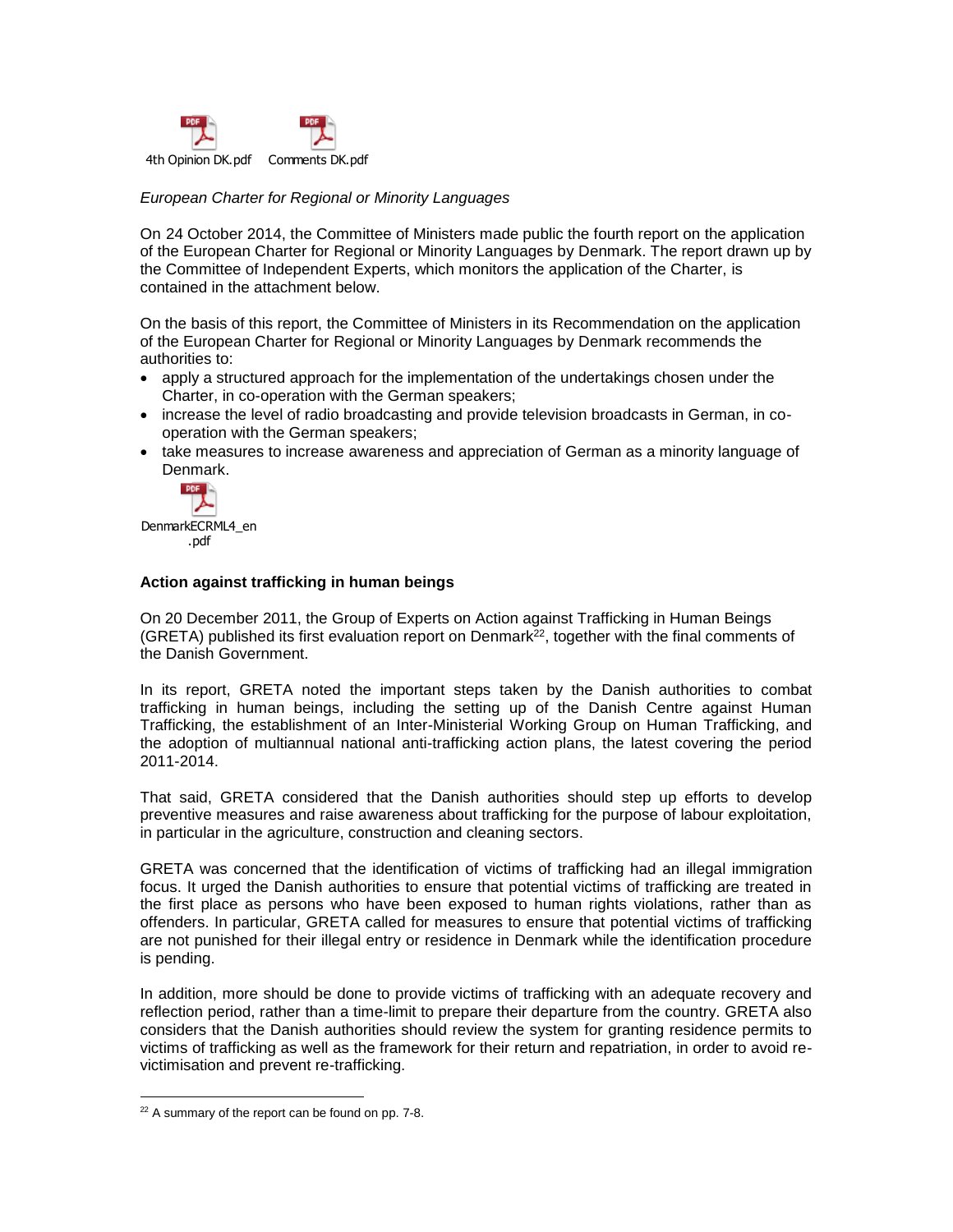On the basis of GRETA's report<sup>23</sup>, the Committee of the Parties to the Council of Europe Convention on Action against Trafficking in Human Beings adopted, on 30 January 2012, the following recommendations addressed to the Government of Denmark:

- developing preventive measures to address trafficking for the purpose of labour

exploitation, as well as stepping up proactive detection through co-operation between the police, labour inspectorates, employers' organisations and trade unions;

- improving the procedure for identification of victims of trafficking to ensure that the human rights-based approach underpinning the Convention is fully reflected;

- providing victims of trafficking with an adequate recovery and reflection period;

- ensuring that all victims of trafficking are provided with adequate support and assistance, including access to education, vocational training and the labour market, during their stay in Denmark and in preparation for their reintegration and rehabilitation upon return to their countries of origin;

- reviewing the current institutional and procedural framework for the return and repatriation of victims of trafficking, having regard to their safety, protection and dignity and in order to avoid revictimisation;

- reviewing the system for granting residence permits to victims of trafficking, with a view to ensuring that the victim-centred approach underpinning the Convention is applied and in order to prevent re-trafficking;

- providing for the possibility of not imposing penalties on victims of trafficking for their involvement in unlawful activities, to the extent that they were compelled to do so.

GRETA's report on Denmark as well as the Committee of the Parties' recommendations to the Danish authorities are attached below.



# **Preventing and combating violence against women and domestic violence**

Denmark has ratified the Council of Europe Convention on Preventing and Combating Violence against Women and Domestic Violence. It will be covered by the monitoring procedure to be put in place following the entry into force of the Convention on 1 August 2014.

# **Execution of judgments and decisions of the European Court of Human Rights**

At 31 December 2014, there was 1 "repetitive case" against Denmark pending before the Committee of Ministers for supervision of their execution.

As of 1 June 2015, there are no cases or groups of cases against Denmark under enhanced supervision.

The document attached presents the latest statistical data regarding Denmark.



Status execution judgments DK.doc

 $\overline{a}$ <sup>23</sup>Appendix I provides a complete list of GRETA's proposals to the Danish authorities.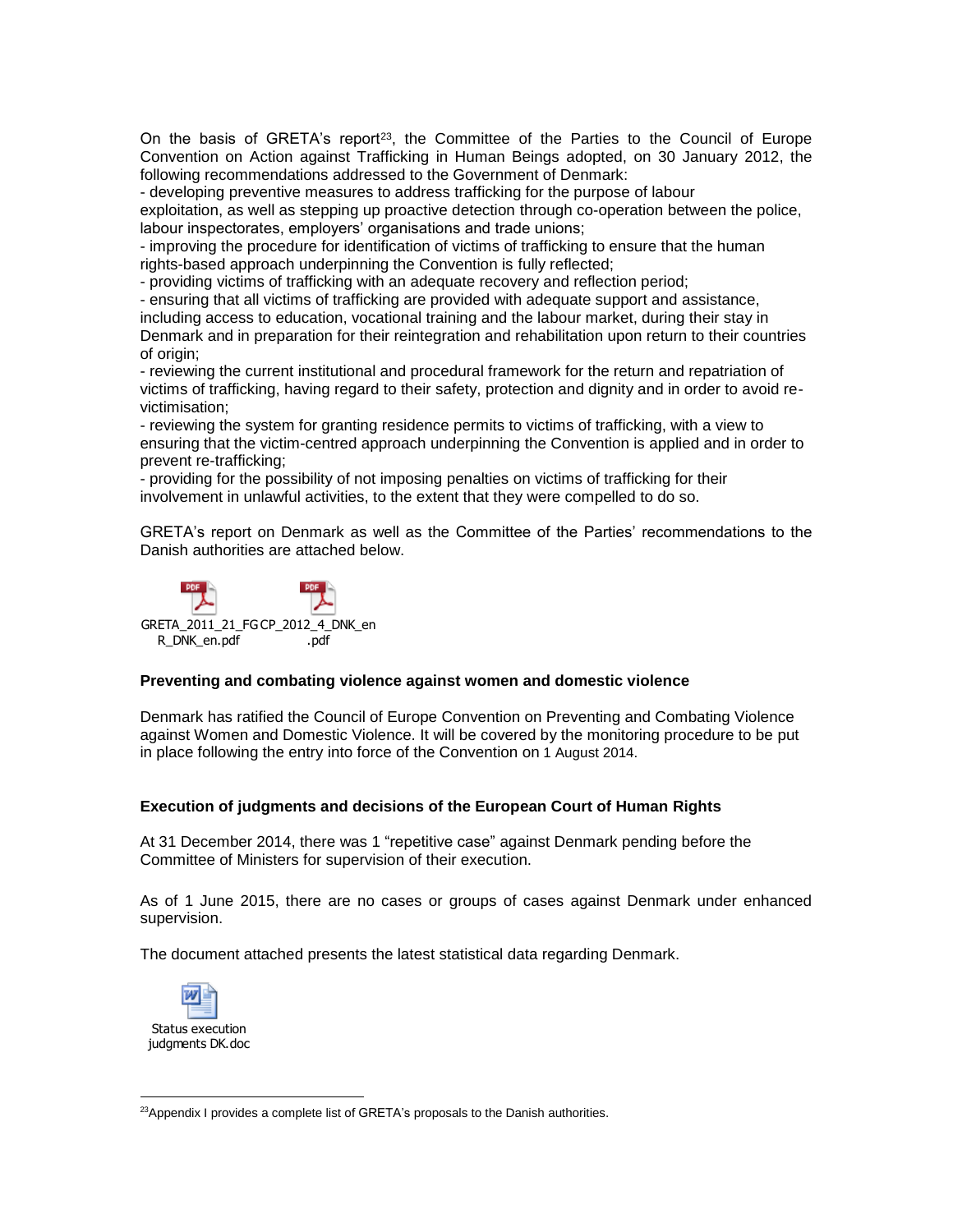# **Social and economic rights**

Denmark ratified the European Social Charter on 03/03/1965. It ratified the Additional Protocol on 27/08/1996. It has accepted 45 of the 72 paragraphs of the Charter and all 4 Articles of the Protocol.

Denmark has signed, but not yet ratified the Revised Charter and the Additional Protocol providing for a system of collective complaints.

## Cases of non-compliance

*Thematic Group 1 "Employment, training and equal opportunities"* 

*►* Article 10§4 – Right to vocational training - Encouragement for the full utilisation of available facilities

Nationals of other states party to the Charter and the Revised Charter residing or working lawfully in Denmark are not treated on an equal basis with Danish nationals with regard to financial assistance for education and training. (Conclusions XX-1 (2012))

► Article 15§1 – Right of physically or mentally disabled persons to vocational training, rehabilitation and social resettlement - Education and training for persons with disabilities There is no legislation explicitly protecting persons with disabilities from discrimination in the field of education.

(Conclusions XX-1 (2012))

*Thematic Group 2 "Health, social security and social protection"*

*►* Article 12§4 - Right to social security - Social security of persons moving between states The principle of equal treatment for nationals of other States Parties is not guaranteed in matters of social security:

- the residence requirement imposed on nationals of states not covered by Community regulations or bound by bilateral agreement with Denmark for entitlement to an early retirement pension for persons with disabilities or to ordinary old-age pensions is excessive;

- the retention of accrued benefits for persons moving to a State Party which is not covered by Community regulations or not bound by an agreement with Denmark is not guaranteed;

- nationals of States Parties not covered by Community regulations or bound by agreements with the Denmark are not provided with the possibility of accumulating periods of insurance or employment completed in other countries.

(Conclusions XX-2 (2013))

► Article 13§1 – Right to social and medical assistance - Adequate assistance for every person in need

The level of the ordinary social assistance allowance (kontanthjælp) paid to persons under 25 years of age is not adequate, the level of starting allowance (starthjælp) paid to persons both under and over 25 years of age was not adequate during the reference period; and nationals of other States Parties not bound by the European Economic Area agreement or not covered by agreements concluded by Denmark may have their residence permit withdrawn on the sole ground of being in receipt of social assistance for more than six months, unless they have resided in Denmark for more than seven years.

(Conclusions XX-2 (2013))